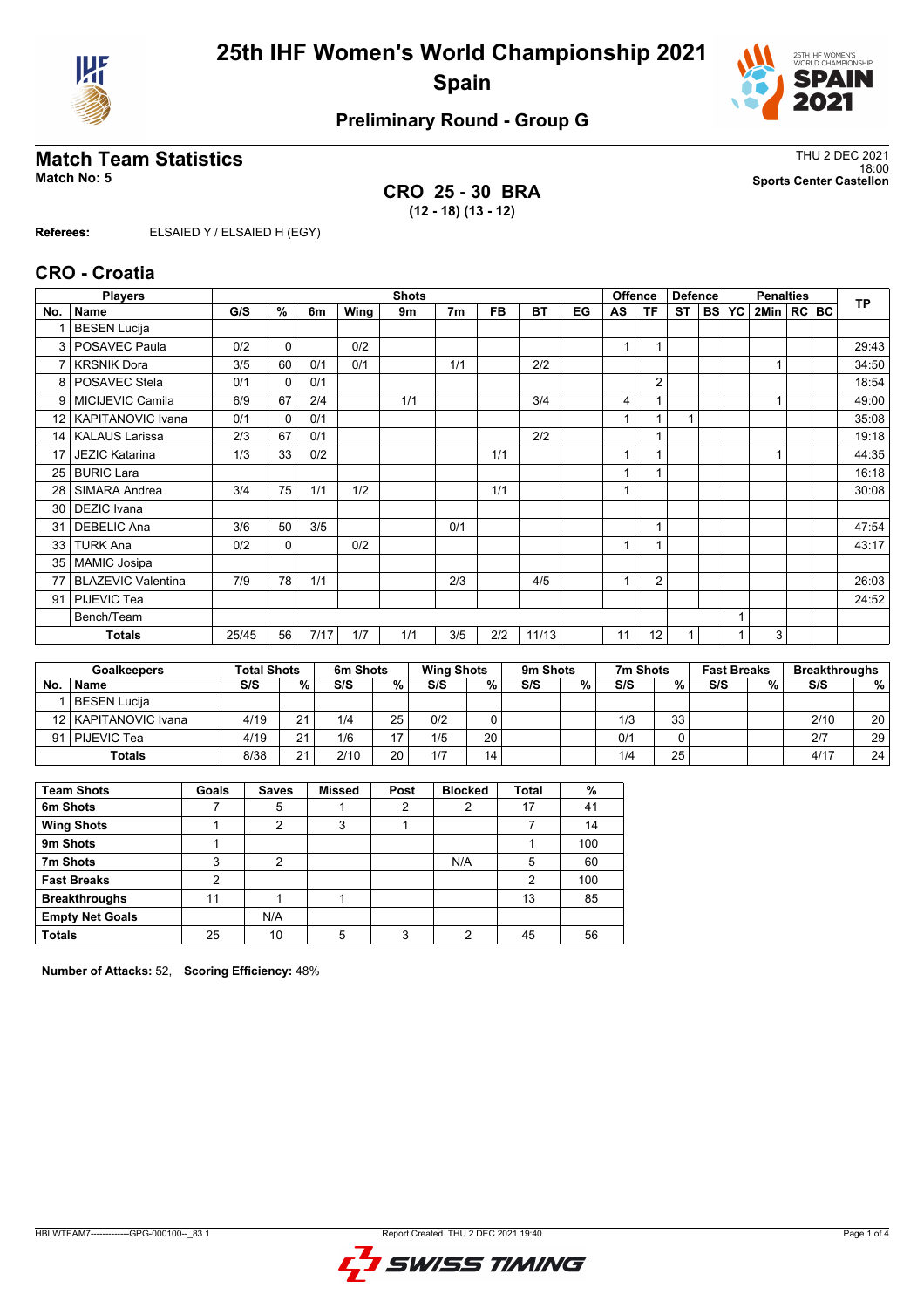

# **25th IHF Women's World Championship 2021 Spain**



## **Preliminary Round - Group G**

# **Match Team Statistics** Thu 2 DEC 2021

18:00 **Match No: 5 Sports Center Castellon CRO 25 - 30 BRA (12 - 18) (13 - 12)**

**Referees:** ELSAIED Y / ELSAIED H (EGY)

1/4

0/0

 $2/4$ 

#### **CRO - Croatia**

|                                               |                                 |                                                    | <b>Shots Distribution</b> |                                          |                                 |                                          |                                               |
|-----------------------------------------------|---------------------------------|----------------------------------------------------|---------------------------|------------------------------------------|---------------------------------|------------------------------------------|-----------------------------------------------|
| <b>Players</b><br>Goals / Shots               |                                 |                                                    |                           |                                          |                                 |                                          |                                               |
| 1 BESEN L                                     | 3 POSAVEC P                     | 7 KRSNIK D                                         | 8 POSAVEC S               | 9 MICIJEVIC C                            | <b>12 KAPITANOVIC I</b>         | 14 KALAUS L                              |                                               |
|                                               | 0/1                             |                                                    |                           |                                          | $\overline{0/1}$                |                                          |                                               |
|                                               | . .                             |                                                    |                           | $\blacksquare$ $\blacksquare$ 1/1        |                                 | ш.                                       |                                               |
|                                               |                                 | $\sqrt{2/2}$                                       | 1/1<br>ш                  | $\sqrt{2/3}$                             | $3/4$ $\blacksquare$            | 1/1<br>$\blacksquare$ $\blacksquare$ 1/1 |                                               |
|                                               | 1-Missed                        | 1-Missed                                           | 1-Blocked 1-Missed        | 1-Post                                   |                                 |                                          | 1-Blocked                                     |
| 17 JEZIC K                                    | 25 BURIC L                      | 28 SIMARA A                                        | 30 DEZIC I                | 31 DEBELIC A                             | 33 TURK A                       | 35 MAMIC J                               |                                               |
|                                               | $\overline{1/1}$                |                                                    | 2/2                       | $\overline{1/1}$                         |                                 |                                          |                                               |
| $\blacksquare$ 0/1                            | 0/1<br>. .                      |                                                    |                           | . .                                      | $0/1$ $\blacksquare$            | 0/1<br>H 8                               |                                               |
|                                               | 原 国                             | $\blacksquare$ 1/1                                 | υи                        | . .<br>$\blacksquare$ $\blacksquare$ 2/3 | ш                               | u p                                      |                                               |
|                                               |                                 | 1-Missed                                           |                           | 1-Post                                   | 1-Post                          |                                          |                                               |
| $\sqrt{1/1}$<br>$\frac{1}{2}$ 2/2<br>1-Missed | $1/1$ .<br>$3/4$ $\blacksquare$ |                                                    |                           |                                          |                                 |                                          |                                               |
| Team<br>Goals / Shots                         |                                 | Offence                                            |                           |                                          | <b>Defence</b>                  |                                          | Goalkeepers<br>Saves / Shots                  |
| $\sqrt{2/4}$                                  | $\overline{3/3}$                | 0/3<br>$\overline{\phantom{0}}$<br>$\setminus$ 0/0 | 11/13                     | 13/18                                    | 4/4<br>∕<br>$0/0$ /             | 1/7                                      | $\overline{1}/\overline{1}$<br>$\overline{1}$ |
| $\frac{1}{2}$ 1/2                             | 1/4                             | 1/2                                                | <b>Breakthroughs</b>      |                                          | 2/4                             | 1/3                                      | 1 <sub>i</sub>                                |
| ■10/12<br>1/1                                 | 7/9                             |                                                    | 0/0                       | 0/0                                      |                                 | 2/12<br>٣                                | 1/1<br>0 <sub>l</sub>                         |
| 5-Missed 3-Post                               | 2-Blocked                       | /4/10                                              | 1/1<br><b>Empty Goal</b>  | 0/0                                      | 4/7                             |                                          |                                               |
|                                               |                                 | 3/5                                                |                           | <b>Empty Goal</b>                        | 3/4<br>$\overline{\phantom{0}}$ | $\overline{a}$                           |                                               |



**Fast Breaks** 2/2 0/0

**7m 7m**

| 1/7  | 1/1 | 1/7 |
|------|-----|-----|
| 1/3  |     | 1/4 |
| 2/12 | 1/1 | 0/3 |

| 1 BESEN L        |                  |                  |
|------------------|------------------|------------------|
| 12 KAPITANOVIC I |                  |                  |
| $0\sqrt{3}$      | $\overline{1}/1$ | $\overline{0/2}$ |
| 1/3              |                  | 0/3              |
| 1/5              | 1/1              | 0/1              |

2/4

0/0

2/2

 $\overline{\phantom{0}}$ 

| 91 PIJEVIC T |     |
|--------------|-----|
| 1/4          | 1/5 |
|              | 1/1 |
| 1/7          | 0/2 |

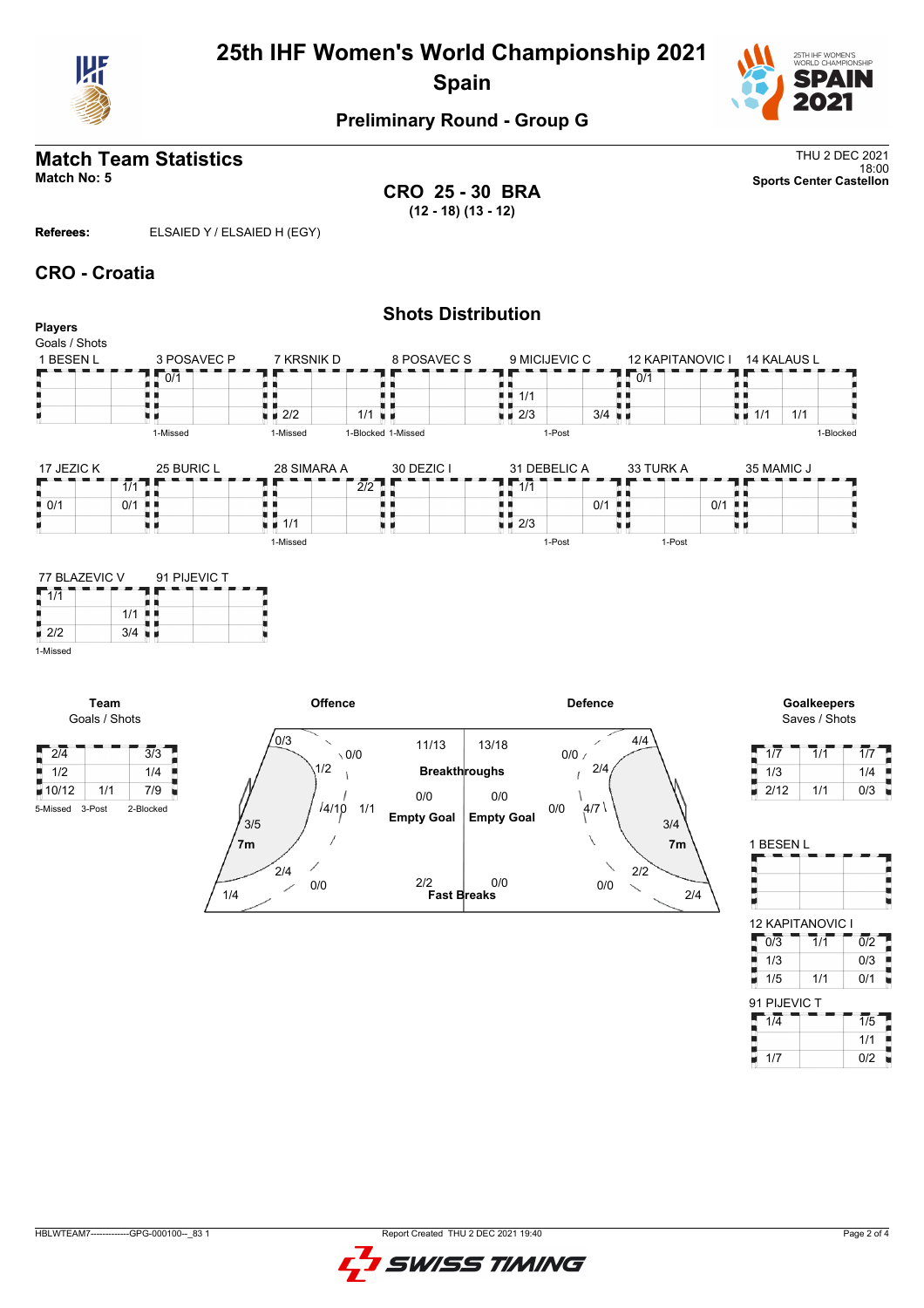



## **Preliminary Round - Group G**

### **Match Team Statistics** Thus and the statistics of the statistics of the statistics of the statistics of the statistics of the statistics of the statistics of the statistics of the statistics of the statistics of the stati

**CRO 25 - 30 BRA (12 - 18) (13 - 12)**

18:00 **Match No: 5 Sports Center Castellon**

**Referees:** ELSAIED Y / ELSAIED H (EGY)

#### **BRA - Brazil**

|                 | <b>Players</b>           |       | <b>Shots</b>        |      |      |    |     |           |           |    |    | <b>Offence</b><br><b>Defence</b> |                |                | <b>Penalties</b> |                |  |  | <b>TP</b> |
|-----------------|--------------------------|-------|---------------------|------|------|----|-----|-----------|-----------|----|----|----------------------------------|----------------|----------------|------------------|----------------|--|--|-----------|
| No.             | <b>Name</b>              | G/S   | $\overline{\gamma}$ | 6m   | Wing | 9m | 7m  | <b>FB</b> | <b>BT</b> | EG | AS | TF                               | ST             | l BS I         | <b>YC</b>        | 2Min   RC   BC |  |  |           |
|                 | de PAULA Bruna           | 7/11  | 64                  | 1/2  |      |    |     |           | 6/9       |    | 5  |                                  |                |                |                  |                |  |  | 47:50     |
|                 | 6   FERNANDES Mariane    |       |                     |      |      |    |     |           |           |    |    |                                  |                |                |                  |                |  |  |           |
| $\overline{7}$  | <b>ARAUJO Tamires</b>    | 3/4   | 75                  | 3/4  |      |    |     |           |           |    |    |                                  |                | $\overline{2}$ |                  |                |  |  | 55:41     |
| 9               | RODRIGUES BELO Ana Paula | 4/6   | 67                  | 0/2  |      |    | 1/1 |           | 3/3       |    | 3  | 2                                | 1              |                |                  | 1              |  |  | 26:05     |
| 10 <sup>1</sup> | RIBEIRO QUINTINO Jessica | 1/3   | 33                  |      | 0/2  |    | 1/1 |           |           |    |    |                                  |                |                |                  |                |  |  | 29:08     |
| 12 <sub>1</sub> | <b>ARENHART Barbara</b>  |       |                     |      |      |    |     |           |           |    |    |                                  |                |                |                  |                |  |  | 58:48     |
|                 | 13 ALVES CARNEIRO Talita |       |                     |      |      |    |     |           |           |    |    |                                  |                |                |                  |                |  |  |           |
| 15 <sup>1</sup> | da ROCHA Francielle      |       |                     |      |      |    |     |           |           |    |    |                                  |                |                |                  |                |  |  |           |
|                 | 20   ARAUJO Larissa      | 4/5   | 80                  | 0/1  | 4/4  |    |     |           |           |    |    |                                  |                |                |                  |                |  |  | 52:23     |
| 21              | CARDOSO Adriana          | 3/4   | 75                  |      | 2/2  |    | 1/2 |           |           |    |    | 1                                |                |                |                  |                |  |  | 30:17     |
| 22              | <b>VIEIRA Samara</b>     | 1/1   | 100                 | 1/1  |      |    |     |           |           |    |    | 1                                |                |                |                  |                |  |  | 18:08     |
| 23              | <b>GUARIEIRO Giulia</b>  | 4/5   | 80                  | 1/1  |      |    |     |           | 3/4       |    |    | $\overline{2}$                   |                |                |                  |                |  |  | 41:32     |
| 26              | <b>FERMO Thais</b>       |       |                     |      |      |    |     |           |           |    |    |                                  |                |                |                  |                |  |  | 6:30      |
| 49              | <b>MATIELI Patricia</b>  | 3/4   | 75                  | 2/2  |      |    |     |           | 1/2       |    | 4  |                                  | $\overline{2}$ |                |                  |                |  |  | 31:45     |
| 87              | de ARRUDA Renata         |       |                     |      |      |    |     |           |           |    |    |                                  |                |                |                  |                |  |  |           |
| 91              | <b>VENTURA Livia</b>     |       |                     |      |      |    |     |           |           |    |    |                                  | $\overline{2}$ |                |                  | 1              |  |  | 21:53     |
|                 | Bench/Team               |       |                     |      |      |    |     |           |           |    |    | 1                                |                |                |                  |                |  |  |           |
|                 | <b>Totals</b>            | 30/43 | 70                  | 8/13 | 6/8  |    | 3/4 |           | 13/18     |    | 14 | 9                                | 7              | 2              |                  | 3              |  |  |           |

|           | <b>Goalkeepers</b>    | <b>Total Shots</b> |                 | 6m Shots |        | <b>Wing Shots</b> |    | 9m Shots |   | 7m Shots |    | <b>Fast Breaks</b> |   | <b>Breakthroughs</b> |   |
|-----------|-----------------------|--------------------|-----------------|----------|--------|-------------------|----|----------|---|----------|----|--------------------|---|----------------------|---|
| <b>No</b> | <b>Name</b>           | S/S                | %.              | S/S      | $\%$ . | S/S               | %  | S/S      | % | S/S      | %  | S/S                | % | S/S                  | % |
| 12        | ARENHART Barbara      | 9/34               | 26 <sub>1</sub> | 4/11     | 36     | 2/3               | 67 | 0/1      |   | 2/5      | 40 | 0/2                |   | 1/12                 | 8 |
|           | 87 I de ARRUDA Renata |                    |                 |          |        |                   |    |          |   |          |    |                    |   |                      |   |
|           | Totals                | 10/35              | 29              | 5/12     | 42     | 2/3               | 67 | 0/1      |   | 2/5      | 40 | 0/2                |   | 1/12                 | 8 |

| <b>Team Shots</b>      | Goals | <b>Saves</b> | <b>Missed</b> | Post | <b>Blocked</b> | <b>Total</b> | %  |
|------------------------|-------|--------------|---------------|------|----------------|--------------|----|
| 6m Shots               | 8     | 2            | 3             |      |                | 13           | 62 |
| <b>Wing Shots</b>      | 6     |              |               |      |                | 8            | 75 |
| 9m Shots               |       |              |               |      |                |              |    |
| 7m Shots               | 3     |              |               |      | N/A            | 4            | 75 |
| <b>Fast Breaks</b>     |       |              |               |      |                |              |    |
| <b>Breakthroughs</b>   | 13    | 4            |               |      |                | 18           | 72 |
| <b>Empty Net Goals</b> |       | N/A          |               |      |                |              |    |
| <b>Totals</b>          | 30    | 8            | 3             | າ    |                | 43           | 70 |

**Number of Attacks:** 51, **Scoring Efficiency:** 59%